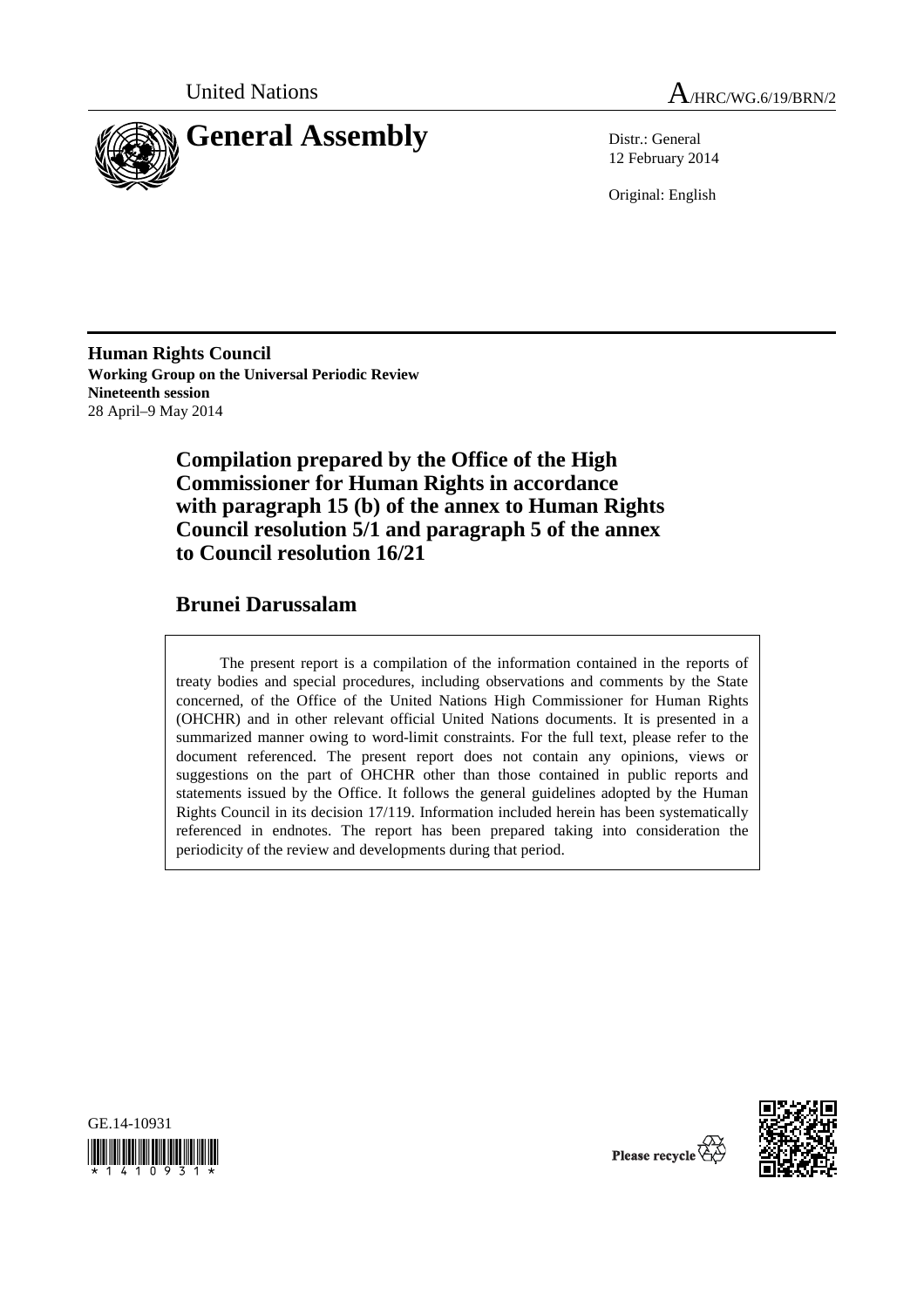# **I. Background and framework**

# **A. Scope of international obligations**<sup>1</sup>

## **International human rights treaties<sup>2</sup>**

|                                                       | Status during previous cycle                                                                                   | Action after review | Not ratified/not accepted |
|-------------------------------------------------------|----------------------------------------------------------------------------------------------------------------|---------------------|---------------------------|
| Ratification,<br>accession or<br>succession           | <b>CEDAW</b> (2006)                                                                                            |                     | <b>ICERD</b>              |
|                                                       | CRC (1995)                                                                                                     |                     | <b>ICESCR</b>             |
|                                                       | OP-CRC-SC (2006)                                                                                               |                     | <b>ICCPR</b>              |
|                                                       | CRPD (signature only, 2007)                                                                                    |                     | <b>ICCPR-OP2</b>          |
|                                                       |                                                                                                                |                     | <b>CAT</b>                |
|                                                       |                                                                                                                |                     | OP-CAT                    |
|                                                       |                                                                                                                |                     | OP-CRC-AC                 |
|                                                       |                                                                                                                |                     | <b>ICRMW</b>              |
|                                                       |                                                                                                                |                     | <b>CPED</b>               |
| Reservations,<br>understandings                       | <b>CEDAW</b><br>declarations and/or (General reservation, including arts.<br>9, para. 2 and 29, para. 1, 2006) |                     |                           |
|                                                       | <b>CRC</b><br>(General reservation, including arts.<br>14, 20 and 21, 1995)                                    |                     |                           |
| Complaint                                             |                                                                                                                |                     | <b>ICERD</b>              |
| procedures, inquiry<br>and urgent action <sup>3</sup> |                                                                                                                |                     | OP-ICESCR                 |
|                                                       |                                                                                                                |                     | <b>ICCPR</b>              |
|                                                       |                                                                                                                |                     | <b>ICCPR-OP1</b>          |
|                                                       |                                                                                                                |                     | OP-CEDAW                  |
|                                                       |                                                                                                                |                     | <b>CAT</b>                |
|                                                       |                                                                                                                |                     | OP-CRC-IC                 |
|                                                       |                                                                                                                |                     | <b>ICRMW</b>              |
|                                                       |                                                                                                                |                     | <b>OP-CRPD</b>            |
|                                                       |                                                                                                                |                     | <b>CPED</b>               |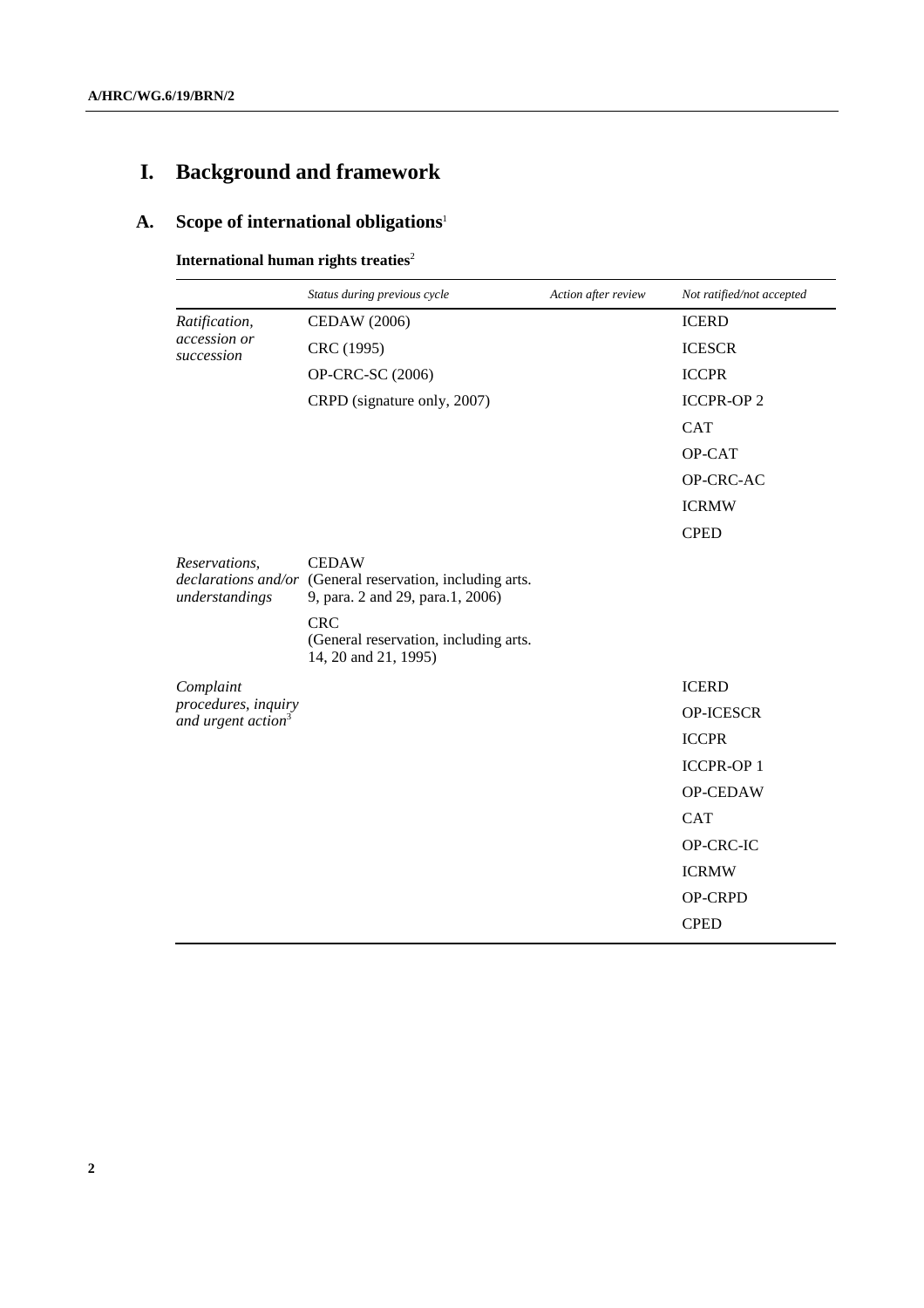|                                             | Status during previous cycle                                                     | Action after review                  | Not ratified                                                                      |
|---------------------------------------------|----------------------------------------------------------------------------------|--------------------------------------|-----------------------------------------------------------------------------------|
| Ratification,<br>accession or<br>succession | Geneva Conventions of 12 August<br>1949 and Additional Protocols I<br>and $II^5$ | <b>ILO</b> Convention<br>No. $182^7$ | Palermo Protocol <sup>8</sup><br>Convention on the<br>Prevention and              |
|                                             | ILO fundamental convention<br>No.138 <sup>6</sup>                                |                                      | Punishment of the<br>Crime of Genocide                                            |
|                                             | <b>UNESCO</b> Convention against<br>Discrimination in Education                  |                                      | <b>ILO</b> fundamental<br>conventions except<br>Nos.138 and $182^9$               |
|                                             |                                                                                  |                                      | Conventions on<br>refugees and stateless<br>persons <sup>10</sup>                 |
|                                             |                                                                                  |                                      | Rome Statute of the<br><b>International Criminal</b><br>Court                     |
|                                             |                                                                                  |                                      | <b>ILO</b> Conventions Nos.<br>169 and $189^{11}$                                 |
|                                             |                                                                                  |                                      | <b>Additional Protocol III</b><br>to the 1949 Geneva<br>Conventions <sup>12</sup> |

#### **Other main relevant international instruments**<sup>4</sup>

1. While noting the general reservations of the Government of Brunei Darussalam to CRC and CEDAW, the Office of the United Nations High Commissioner for Refugees (UNHCR) recommended that the Government review its broad reservations to those treaties, in order to improve its accountability for international obligations, and review national legislation in conformity with the above-mentioned conventions and international obligations.13

2. The United Nations Economic, Social and Cultural Organization (UNESCO) stated that Brunei Darussalam had been party to the 1960 UNESCO Convention against Discrimination in Education since 1985. However, it did not report to UNESCO on the measures taken for the implementation of the 1960 UNESCO Recommendation against Discrimination in Education within the framework of the sixth consultation of member States (covering the period 1994–1999), seventh consultation of member States (covering the period 2000–2005) and eighth consultation of member States (covering the period  $2006 - 2011$ .<sup>14</sup>

3. UNESCO also stated that the Government of Brunei Darussalam had recently taken important steps towards protecting cultural rights through the ratification of the 1972 Convention Concerning the Protection of the World Cultural and Natural Heritage and the 2003 Convention for the Safeguarding of Intangible Cultural Heritage.<sup>15</sup>

4. UNHCR stated that, notwithstanding the fact that there were currently no asylum seekers and refugees in the country, accession to the 1951 Convention relating to the Status of Refugees and its 1967 Protocol and the establishment of a national legal framework would establish a clearer basis for the Government of Brunei Darussalam to provide refugees with international protection should anyone seek asylum there in future. In that connection, UNHCR recommended that Brunei Darussalam accede to the Convention and its Protocol and enact a national refugee law to establish procedures for the determination of refugee status and spell out the rights of refugees in the country.16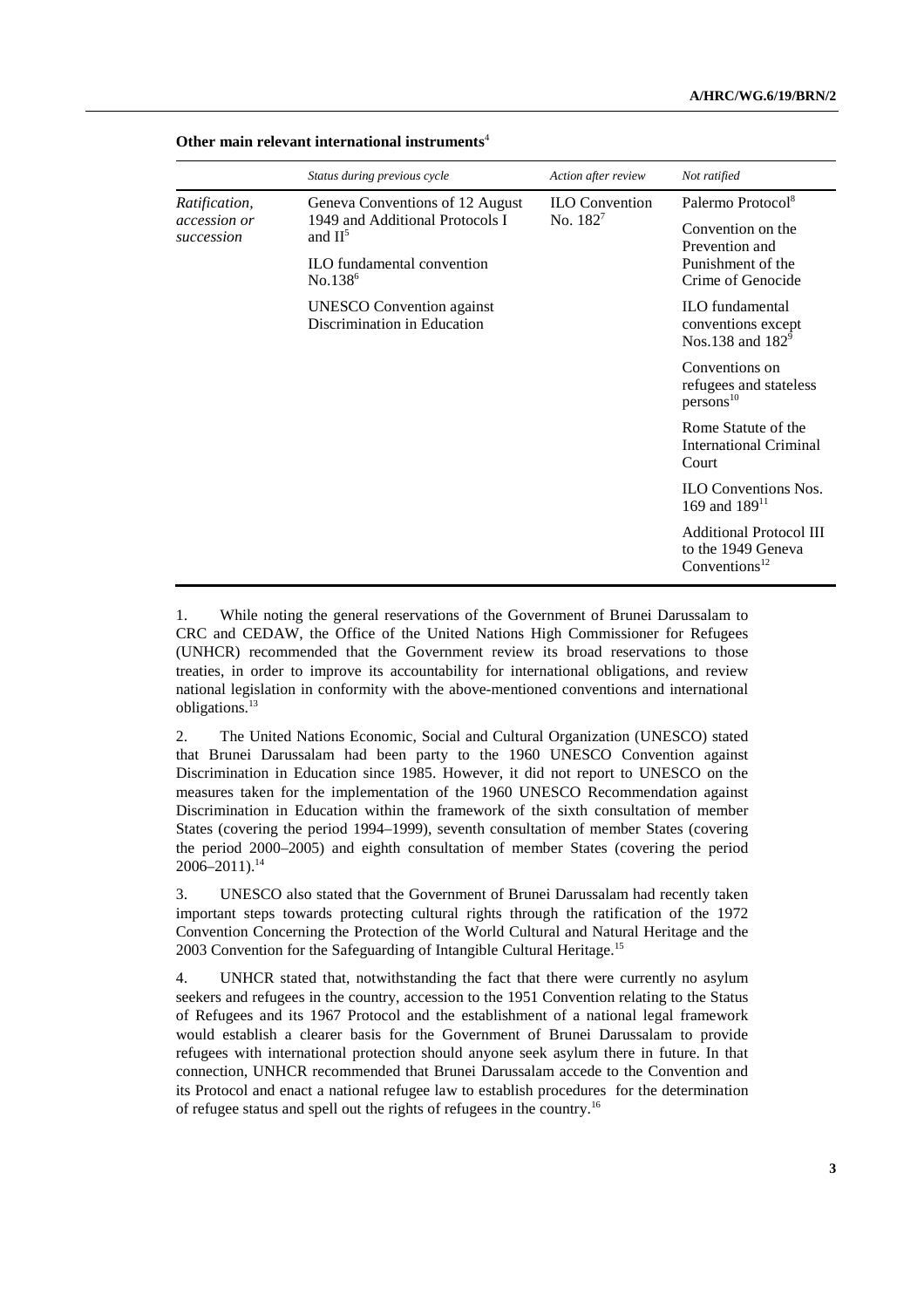5. UNHCR also stated that Brunei Darussalam was not a party to the 1954 Convention relating to the Status of Stateless Persons or the 1961 Convention on the Reduction of Statelessness. Accession to those conventions would establish a stronger framework to prevent and reduce statelessness and avoid the detrimental effects of statelessness on individuals and society by ensuring minimum standards of treatment for stateless persons.<sup>17</sup>

#### **B. Constitutional and legislative framework**

6. UNESCO noted that the 1959 constitution of Brunei Darussalam, as last amended in 2008, did not guarantee the right to education. It did not contain any provision regarding education or the principle of non-discrimination. $^{18}$ 

7. UNESCO also noted that the basic legislative framework for education in Brunei Darussalam consisted of the Education (Non-Government Schools) Act (chapter 55), 1984, which was repealed by the Education Order of 31 December, 2003; the Compulsory Education Order, 2007; the Child Care Centre Order, 2006; and the Education (Brunei Board of Examinations) Law, 1984.19

#### **C. Institutional and human rights infrastructure and policy measures**

8. While noting the efforts of Brunei Darussalam to register births, UNHCR recommended that the Government of Brunei Darussalam continue its outreach programme, under which it made presentations related to birth registration, and evaluate if more areas of the country needed to be covered or more steps taken to ensure access to universal birth registration.20

#### **II. Cooperation with human rights mechanisms**

#### **A.** Cooperation with treaty bodies<sup>21</sup>

|  | <b>Reporting status</b> |  |
|--|-------------------------|--|
|--|-------------------------|--|

| Treaty body  | Concluding<br>observations included<br>in previous review | Latest report<br>previous review observations | submitted since Latest concluding | Reporting status                                                                                |
|--------------|-----------------------------------------------------------|-----------------------------------------------|-----------------------------------|-------------------------------------------------------------------------------------------------|
| <b>CEDAW</b> |                                                           | 2013                                          |                                   | Initial and second report pending<br>consideration                                              |
| <b>CRC</b>   | October 2003                                              |                                               |                                   | Second and third reports overdue<br>since 2008. Initial OP-CRC-SC<br>report overdue since 2008. |

#### **B.** Cooperation with special procedures<sup>22</sup>

|                               | Status during previous cycle | Current status |
|-------------------------------|------------------------------|----------------|
| Standing invitation           | No                           | No             |
| Visits undertaken             | None                         | None           |
| Visits agreed to in principle | None                         | None           |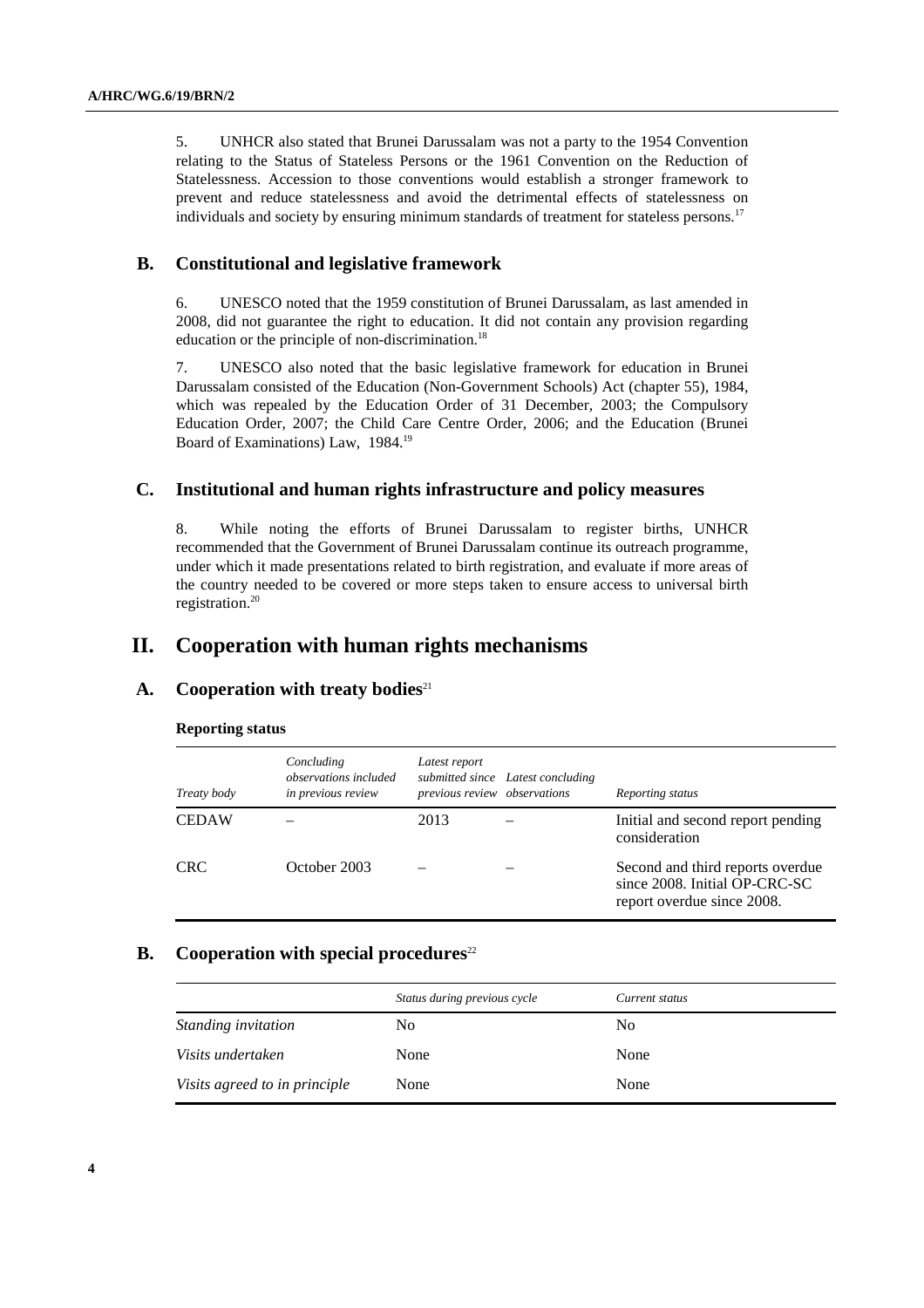|                                                                                                                                                                                | Status during previous cycle | Current status |
|--------------------------------------------------------------------------------------------------------------------------------------------------------------------------------|------------------------------|----------------|
| <i>Visits requested</i>                                                                                                                                                        | None                         | None           |
| During the period under review one communication was sent. The<br>Responses to letters of<br>allegations and urgent appeals<br>Government did not reply to that communication. |                              |                |

## **III. Implementation of international human rights obligations**

#### **A. Equality and non-discrimination**

9. UNHCR noted that under the Brunei Nationality Act, only fathers could confer their nationality on their children. In that connection, UNHCR recommended that Brunei Darussalam reform the Nationality Act to address the concerns of the Committee on the Rights of the Child regarding equality between women and men in their ability to confer their nationality on their children.<sup>23</sup>

#### **B. Right to life, liberty and security of the person**

10. In its direct request adopted in 2011, the ILO Committee of Experts on the Application of Conventions and Recommendations requested the Government to redouble its efforts to ensure the effective monitoring of the sale and trafficking of children and to provide information on measures taken to strengthen the capacity of immigration officials to combat the trafficking of children. It also requested the Government to provide information on the application of the provisions of the Trafficking and Smuggling of Persons Order prohibiting the sale and trafficking of children including, in particular, statistics on the number and nature of violations reported, investigations, prosecutions, convictions and penalties imposed. $^{24}$ 

11. In its direct request, the Committee of Experts noted that Brunei Darussalam did not have a proactive system to formally identify victims of trafficking among vulnerable groups, such as foreign workers and foreign women and children in prostitution, and that the Government had not implemented training for its officials on identifying trafficking victims. It also observed that children of migrant workers were at increased risk of becoming victims of sale and trafficking and requested the Government to take effective and time-bound measures to ensure that this group of children were protected from that worst form of child labour.<sup>25</sup>

12. The Committee observed that the use of children under 18 years for prostitution, i.e. by a client, did not seem to be prohibited. Furthermore, it observed that only the procuring and offering of girls under 18 years of age appeared to be prohibited by national legislation. The Committee reminded the Government that article 3 (b) of ILO Convention No. 182 required member States to ensure that the use, procuring or offering of both boys and girls under 18 years of age for prostitution is strictly prohibited. The Committee therefore requested the Government to take the necessary measures to ensure that the use, procuring or offering of both boys and girls under the age of 18 for the purpose of prostitution was prohibited.26

13. The Committee also noted that there did not appear to be a provision in national laws specifically prohibiting the use, procuring or offering of a child for the production of pornography or pornographic performances, as required by article 3 b) of Convention No. 182. The Committee requested the Government to indicate the measures taken or envisaged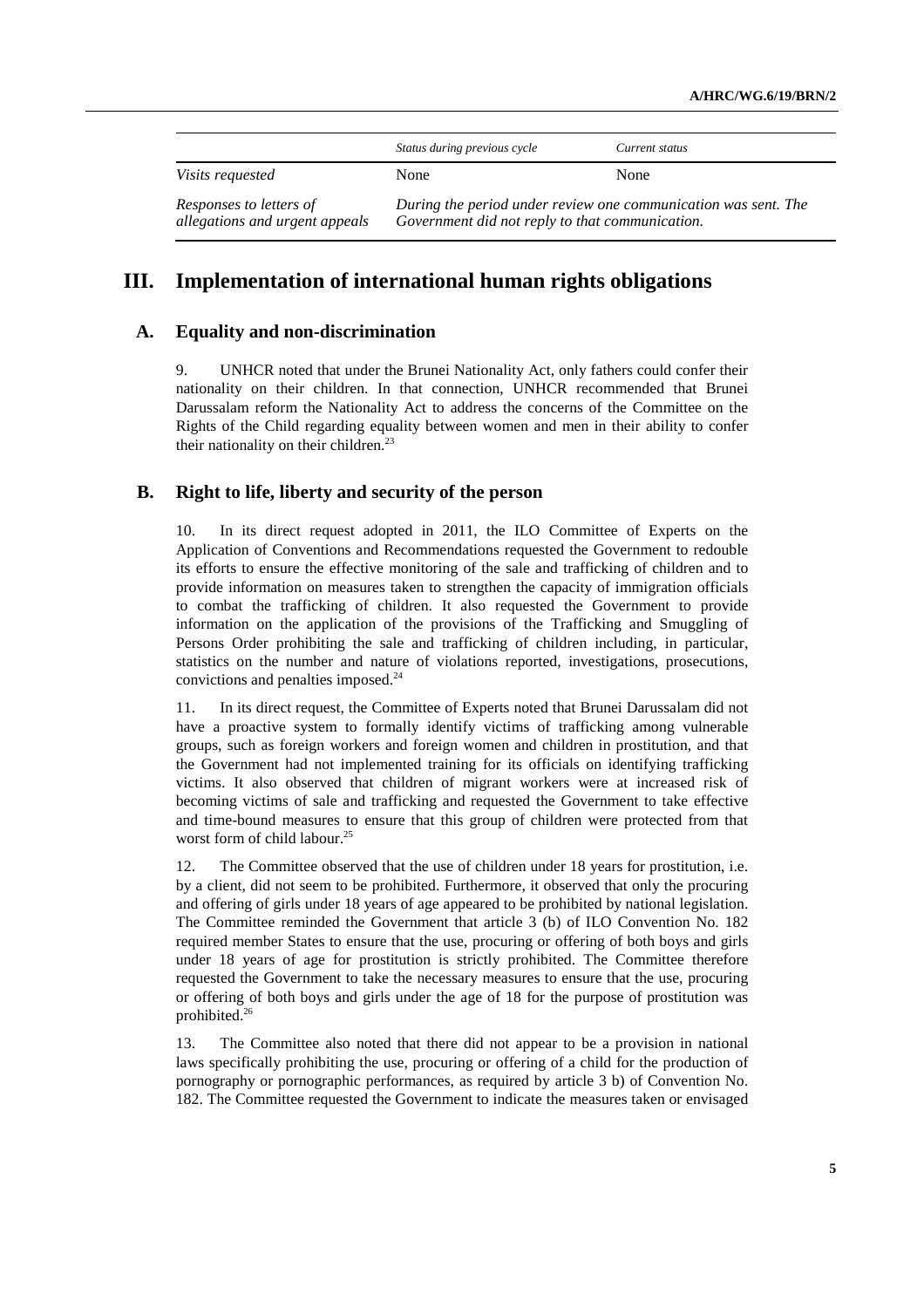to ensure that the use, procuring or offering of boys and girls under 18 years of age for the production of pornography or pornographic performances was prohibited.<sup>27</sup>

14. Furthermore, the Committee requested the Government to take the necessary measures to ensure that sufficient up-to-date data on the prevalence of the worst forms of child labour in the country is made available, particularly with regard to child trafficking. It also requested the Government to provide that information and any additional available information on the nature, extent and trends of the worst forms of child labour and the number of children protected by the measures giving effect to Convention No. 182. To the extent possible, the information should be disaggregated by age and sex.<sup>28</sup>

#### **C. Freedom of expression**

15. UNESCO noted that freedom of expression and press freedom were limited in Brunei Darussalam by various legal provisions. The Local Newspapers Order (1958/2001) made it mandatory to obtain annual publishing permits from the Minister of Home Affairs for starting a newspaper. The Minister could refuse, suspend or revoke licences without giving a reason and those decisions were not subject to appeal or judicial review.<sup>29</sup>

16. UNESCO noted that the Sedition Act included a penalty of up to three years of imprisonment for publishing materials with seditious intentions, including materials critical of the royal family. It also noted that the Undesirable Publication Act empowered the Minister to prohibit importation or sales of publications deemed to be against the public interest. Additionally, the Internal Security Act allowed the authorities to detain an individual without charge or trial for a period of up to two years, which could be further lengthened indefinitely in the name of maintaining public order. $30$ 

17. UNESCO also noted that, under article 500 of the penal code, defamation was criminalized by up to five years' imprisonment and a fine.<sup>31</sup>

18. UNESCO recommended that Brunei Darussalam implement reforms to bring its laws and practices into line with international standards for press freedom and freedom of expression, including the Sedition Act, the Local Newspapers Order (1958/2001), the Undesirable Publication Act, the Internal Security Act and the penal code. UNESCO also recommended that Brunei Darussalam be encouraged to begin introducing a freedom of information law in line with international standards and introduce self-regulatory mechanisms for the media.<sup>32</sup>

#### **D. Right to work and to just and favourable conditions of work**

19. The ILO Committee of Experts reminded the Government that, under article 3 (d) of ILO Convention No. 182, children under 18 years of age should not perform work, which by its nature or the circumstances in which it is carried out, is likely to harm their health, safety or morals and that this applies to both industrial and non-industrial undertakings. The Committee requested the Government to take the necessary measures to develop and adopt a list determining the types of hazardous work prohibited for persons under 18 years of age, in consultation with the organization of employers and workers concerned. In this regard, the Committee also requested the Government to indicate whether the Minister of Labour had declared any industrial undertaking to be an undertaking in which no young person shall be employed.<sup>33</sup>

20. While noting information from the Government that the National Children's Council, established and officially launched in 2001, is responsible for monitoring the rules and regulations pertaining to children, the Committee requested the Government to provide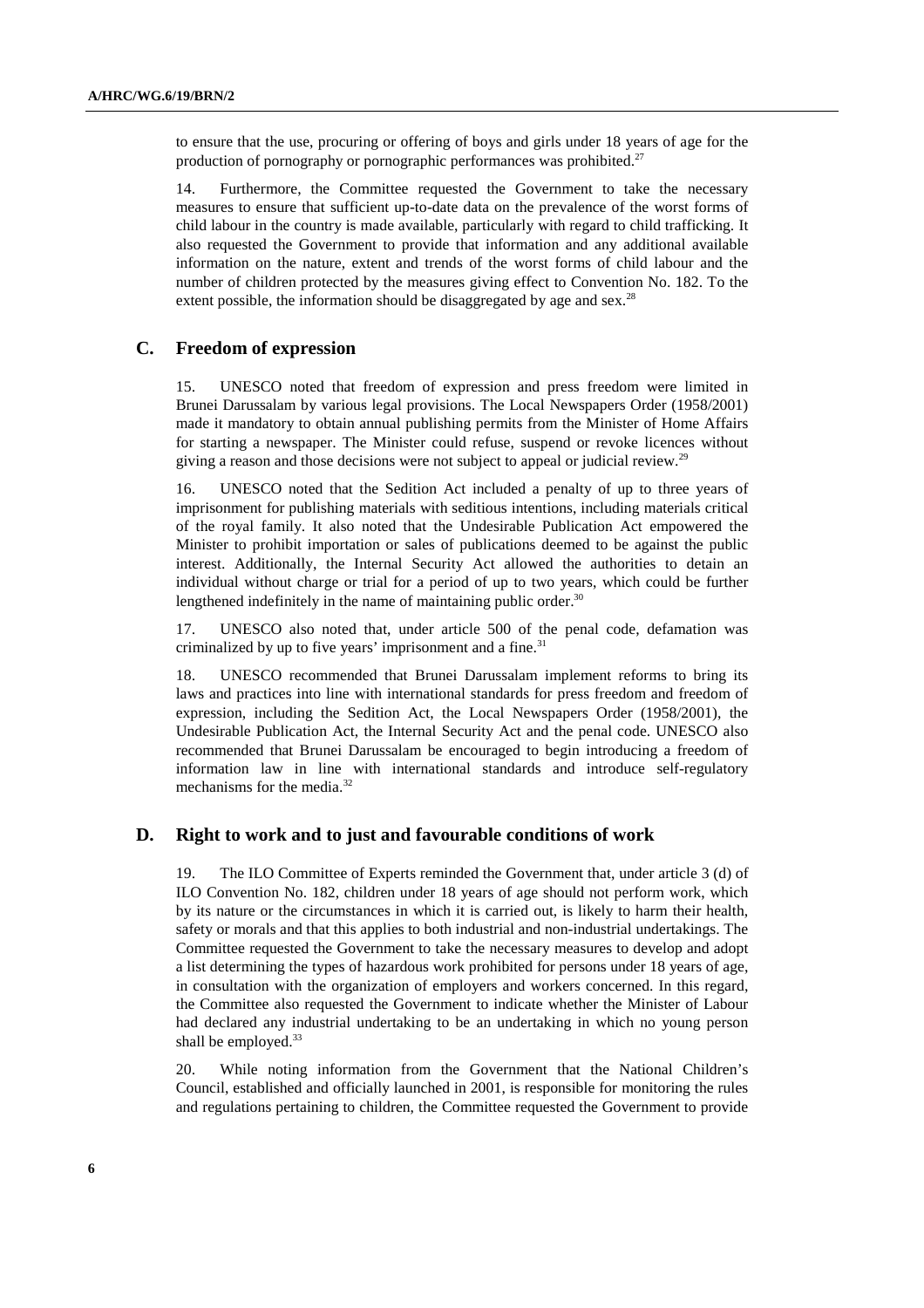information on the role of the Council with regard to the prevention and elimination of the worst forms of child labour and on the results achieved.<sup>34</sup>

#### **E. Right to education**

21. UNESCO noted that the right to education was highlighted in the Education Policy, 1992, whereby at least 12 years education is offered for all children: 1 year of pre-school, 6 years of formal primary education, 3 years of lower secondary and 2 years of upper secondary or vocational/technical education.<sup>35</sup>

22. UNESCO recommended that Brunei Darussalam be encouraged to implement awareness-raising projects and activities to combat discriminatory attitudes, promote the right to education for all and further its efforts to promote human rights education and training.36

#### **F. Cultural rights**

23. According to UNESCO, one key challenge for Brunei Darussalam concerns the need to increase the capacity of key stakeholders, especially community members, Government, non-governmental organizations (NGOs) and other organizations, regarding the mechanisms for safeguarding its tangible and intangible cultural heritage. This is especially the case with regard to the protection of the intangible cultural heritage, where Brunei Darussalam faces a number of challenges, including acquiring sufficient national funds and the expertise available for the specific area of the protection of its intangible cultural heritage and the need to develop legal and institutional frameworks to safeguard it and create greater capacity and knowledge among governmental staff, NGOs and community groups involved in its protection.37

#### **G. Migrants, refugees and asylum seekers**

24. UNHCR noted Government reports that there were no asylum seekers or refugees in the country. As of 30 December 2012, the Government reported a stateless population of 21,009 persons.38 UNHCR also noted that since 2012, the Government had shared statistics with it on the number of registered stateless people, who are permanently resident in the country, including the numbers of stateless people who have acquired Brunei Darussalam nationality.39

25. As such, UNHCR welcomed the steps that the Government of Brunei Darussalam was taking to facilitate the integration and naturalization of stateless persons who are permanent residents. It was reported that 2,420 stateless persons acquired Brunei Darussalam citizenship between the beginning of 2009 and the end of 2012 as a result.<sup>40</sup>

*Notes* 

 $1$  Unless indicated otherwise, the status of ratifications of instruments listed in the table may be found in the official website of the United Nations Treaty Collection database, Office of Legal Affairs of the United Nations Secretariat, http://treaties.un.org/. Please also refer to the United Nations compilation on Brunei Darussalam from the previous cycle (A/HRC/WG.6/6/BRN/2).

 $\frac{1}{2}$  The following abbreviations have been used for this document:

ICERD International Convention on the Elimination of All Forms of Racial Discrimination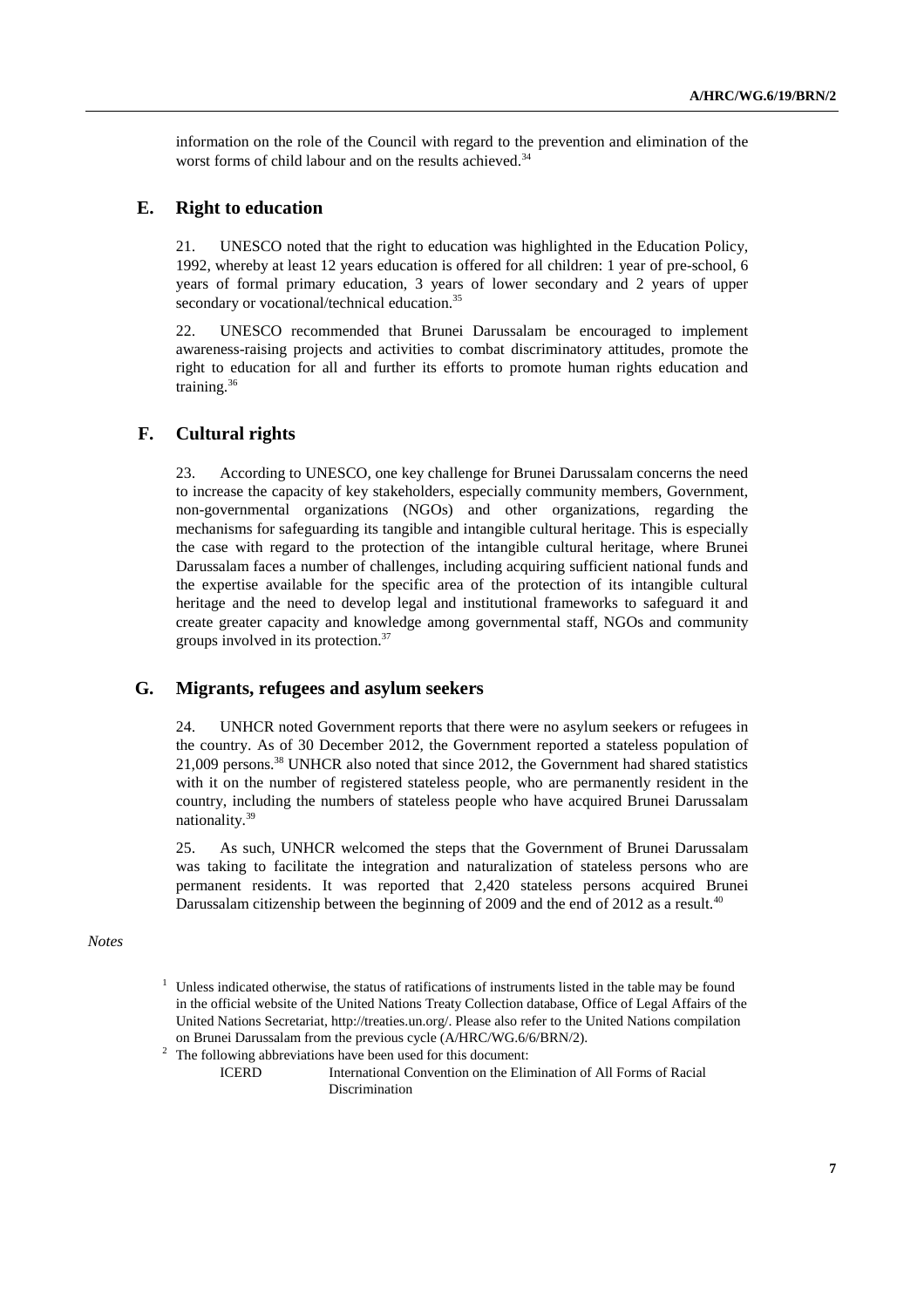| <b>ICESCR</b>     | International Covenant on Economic, Social and Cultural Rights;                               |
|-------------------|-----------------------------------------------------------------------------------------------|
| <b>OP-ICESCR</b>  | Optional Protocol to ICESCR                                                                   |
| <b>ICCPR</b>      | International Covenant on Civil and Political Rights                                          |
| <b>ICCPR-OP 1</b> | <b>Optional Protocol to ICCPR</b>                                                             |
| <b>ICCPR-OP2</b>  | Second Optional Protocol to ICCPR, aiming at the abolition of the death<br>penalty            |
| <b>CEDAW</b>      | Convention on the Elimination of All Forms of Discrimination against<br>Women                 |
| <b>OP-CEDAW</b>   | <b>Optional Protocol to CEDAW</b>                                                             |
| <b>CAT</b>        | Convention against Torture and Other Cruel, Inhuman or Degrading                              |
|                   | <b>Treatment or Punishment</b>                                                                |
| OP-CAT            | Optional Protocol to CAT                                                                      |
| <b>CRC</b>        | Convention on the Rights of the Child                                                         |
| OP-CRC-AC         | Optional Protocol to CRC on the involvement of children in armed<br>conflict                  |
| OP-CRC-SC         | Optional Protocol to CRC on the sale of children, child prostitution and<br>child pornography |
| OP-CRC-IC         | Optional Protocol to CRC on a communications procedure                                        |
| <b>ICRMW</b>      | International Convention on the Protection of the Rights of All Migrant                       |
|                   | Workers and Members of Their Families                                                         |
| <b>CRPD</b>       | Convention on the Rights of Persons with Disabilities                                         |
| <b>OP-CRPD</b>    | <b>Optional Protocol to CRPD</b>                                                              |
| <b>CPED</b>       | International Convention for the Protection of All Persons from Enforced                      |
|                   | Disappearance                                                                                 |
|                   | Individual complaints: ICCPR-OP 1, art 1; OP-CEDAW, art. 1; OP-CRPD, art. 1; OP-ICESCR,       |

- art. 1; OP-CRC-IC, art.5; ICERD, art. 14; CAT, art. 22; ICRMW, art. 77; and CPED, art. 31. Inquiry procedure: OP-CEDAW, art. 8; CAT, art. 20; CPED, art. 33; OP-CRPD, art. 6; OP-ICESCR, art. 11; and OP-CRC-IC, art. 13. Inter-State complaints: ICCPR, art. 41; ICRMW, art. 76; CPED, art. 32; CAT, art. 21; OP-ICESCR, art. 10; and OP-CRC-IC, art. 12. Urgent action: CPED, art. 30. 4
- Unless indicated otherwise, the status of ratifications of instruments listed in the table may be found on the official website of the United Nations Treaty Collection database, Office of Legal Affairs of the United Nations Secretariat, http://treaties.un.org/. Please also refer to the United Nations
- compilation on Brunei Darussalam from the previous cycle (A/HRC/WG.6/6/BRN/2). 5 Geneva Convention for the Amelioration of the Condition of the Wounded and Sick in Armed Forces in the Field (First Convention); Geneva Convention for the Amelioration of the Condition of Wounded, Sick and Shipwrecked Members of Armed Forces at Sea (Second Convention); Geneva Convention relative to the Treatment of Prisoners of War (Third Convention); Geneva Convention relative to the Protection of Civilian Persons in Time of War (Fourth Convention); Protocol Additional to the Geneva Conventions of 12 August 1949, and relating to the Protection of Victims of International Armed Conflicts (Protocol I); Protocol Additional to the Geneva Conventions of 12 August 1949, and relating to the Protection of Victims of Non-International Armed Conflicts (Protocol II). For the official status of ratifications, see Federal Department of Foreign Affairs of Switzerland, at www.eda.admin.ch/eda/fr/home/topics/intla/intrea/chdep/warvic.html.<br><sup>6</sup> International Labour Oppositation Convention No. 128 opposition Minimum Age for
- International Labour Organization Convention No. 138 concerning Minimum Age for Admission to Employment..
- International Labour Organization Convention No. 182 concerning the Prohibition and Immediate Action for the Elimination of the Worst Forms of Child Labour.<br><sup>8</sup> Protocol to Prayent, Suppress and Punish Trafficking in Persons
- Protocol to Prevent, Suppress and Punish Trafficking in Persons, Especially Women and Children, supplementing the United Nations Convention against Transnational Organized Crime.<br><sup>9</sup> International Labour Organization Convention No. 29 concerning Forced or Compulsor
- International Labour Organization Convention No. 29 concerning Forced or Compulsory Labour; Convention No. 105 concerning the Abolition of Forced Labour; Convention No. 87 concerning Freedom of Association and Protection of the Right to Organise; Convention No. 98 concerning the Application of the Principles of the Right to Organise and to Bargain Collectively; Convention No. 100 concerning Equal Remuneration for Men and Women Workers for Work of Equal Value;<br>Convention No. 111 concerning Discrimination in Respect of Employment and Occupation.
- $10$  1951 Convention relating to the Status of Refugees and its 1967 Protocol, 1954 Convention relating